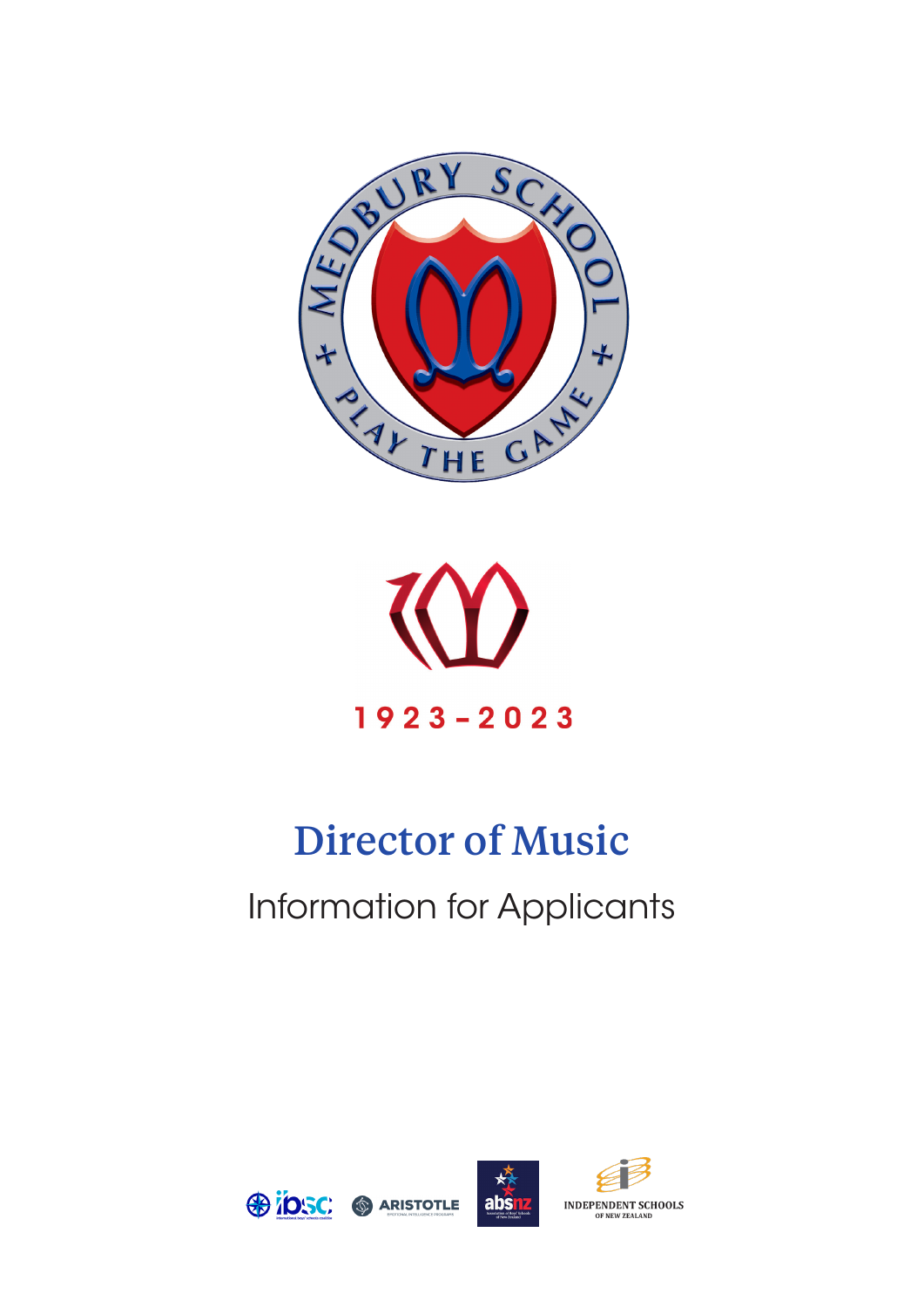

# Key information



**Position Title:** Director of Music Closing Date: Friday 22 July 2022

## How to apply

All applications should be submitted via email to rachelle.mathews@medbury.school.nz

Applications should include:

- 1. A letter of application addressed to the Acting Headmaster, Mr Warren Durant.
- 2. Current resume outlining your career history.
- 3. Contact details of at least three professional referees.

The successful applicant will be subject to employment screening, which will include:

- 1. Reference checking and verification of employment history.
- 2. Police vetting check.

The School is committed to providing a safe environment for all students and staff. Applicants must be committed to the values of our child-safe environment.

## **Questions**

Initial enquiries can be directed to the Headmaster on 03 351 6169 or headmaster@medbury.school.nz. Information for applicants can be found on the Vacancies page of the School's website: medbury.school.nz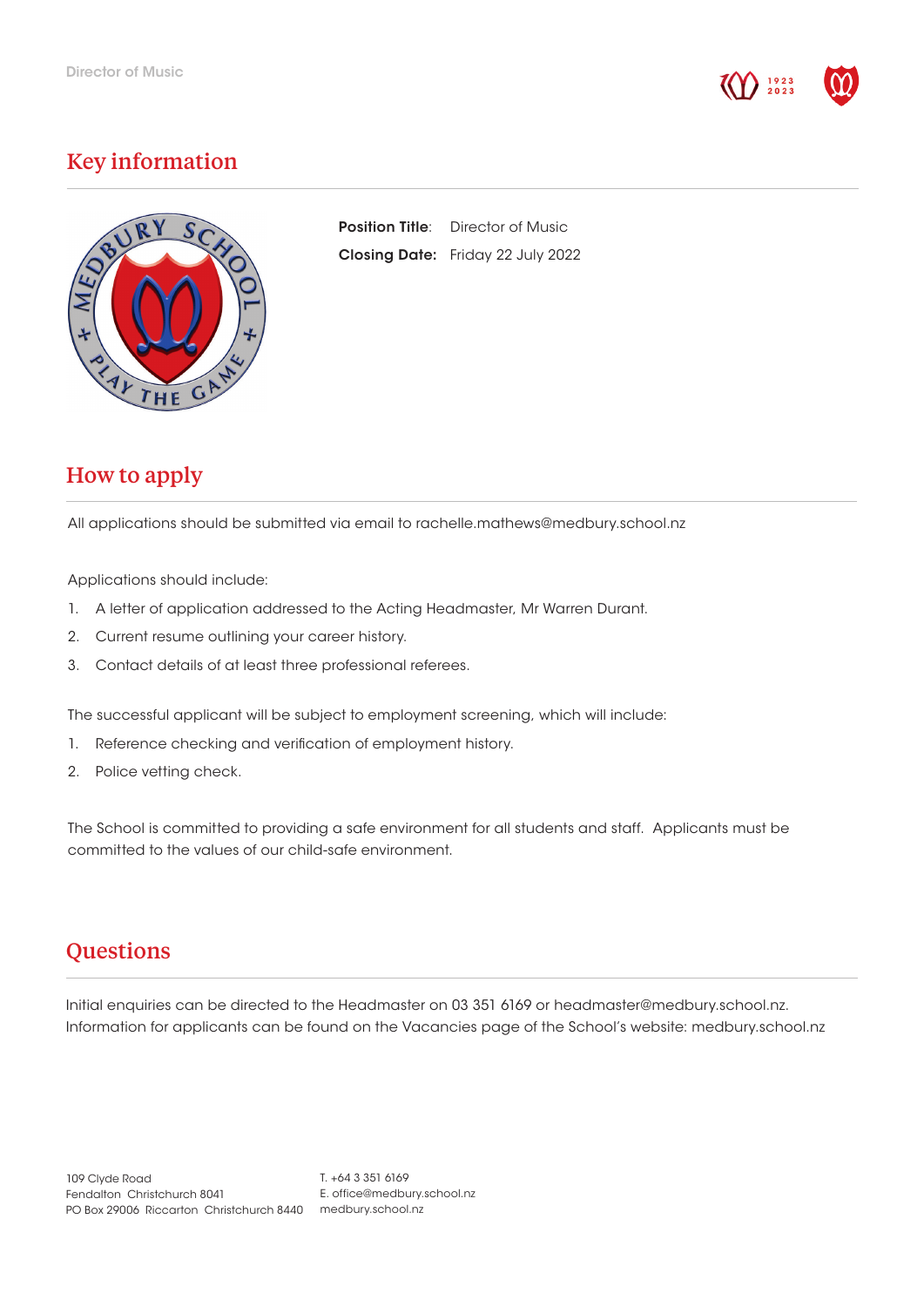

## Position Details

I

| <b>Position Title:</b>                       | Director of Music                                 |
|----------------------------------------------|---------------------------------------------------|
| <b>Employment Type:</b>                      | Full time salaried Position.                      |
| Location:                                    | Medbury School, Clyde Road, Ilam                  |
| Reports to:                                  | The Principal, and the Specialist Team Leader     |
| <b>Key Functional Working Relationships:</b> |                                                   |
|                                              | Principal<br>$\bullet$                            |
|                                              | <b>Head of Curriculum</b><br>$\bullet$            |
|                                              | All support and administration staff<br>$\bullet$ |
|                                              | Specialist Team Leader<br>$\bullet$               |
| <b>Key Functional Working Relationships:</b> |                                                   |
|                                              | All teaching staff<br>$\bullet$                   |
|                                              | Parents<br>$\bullet$                              |
|                                              | Itinerant staff<br>$\bullet$                      |
|                                              |                                                   |
| <b>Primary Purpose of the Position</b>       |                                                   |

 The Director of Music will lead a Music programme that engages and challenges all students, while encouraging musical enjoyment for all. The Director of Music will be a strong performer (both in the classroom, and other platforms), have a sense of imagination, a commitment to the role, a clear ambition and enthusiasm for Music, and will be fully involved in the life of the School.

The Director of Music needs to have a love of Music of many different forms, a desire to encourage students to perform Music and to respond to it with enjoyment and understanding. They will also have the understanding and motivation to work with students and young people. The Music Director will be recognised as an outstanding musician and teacher: dynamic and engaging. They will lead by example to motivate and work collaboratively with others, when implementing initiatives and managing change.

Essential skills include the direction, conducting and development of choirs, orchestra and bands, and have experience in accompanying and working from a keyboard and piano. Excellent communication skills are essential, as is the ability to get on with a wide range of people and to support and encourage musicians of all abilities. Well-developed organisational skills and IT skills are expected, and an understanding that the Director of Music is not limited to the hours of the school day.

The Director of Music will actively demonstrate a commitment to Medbury's School's Mission, Vision and Values.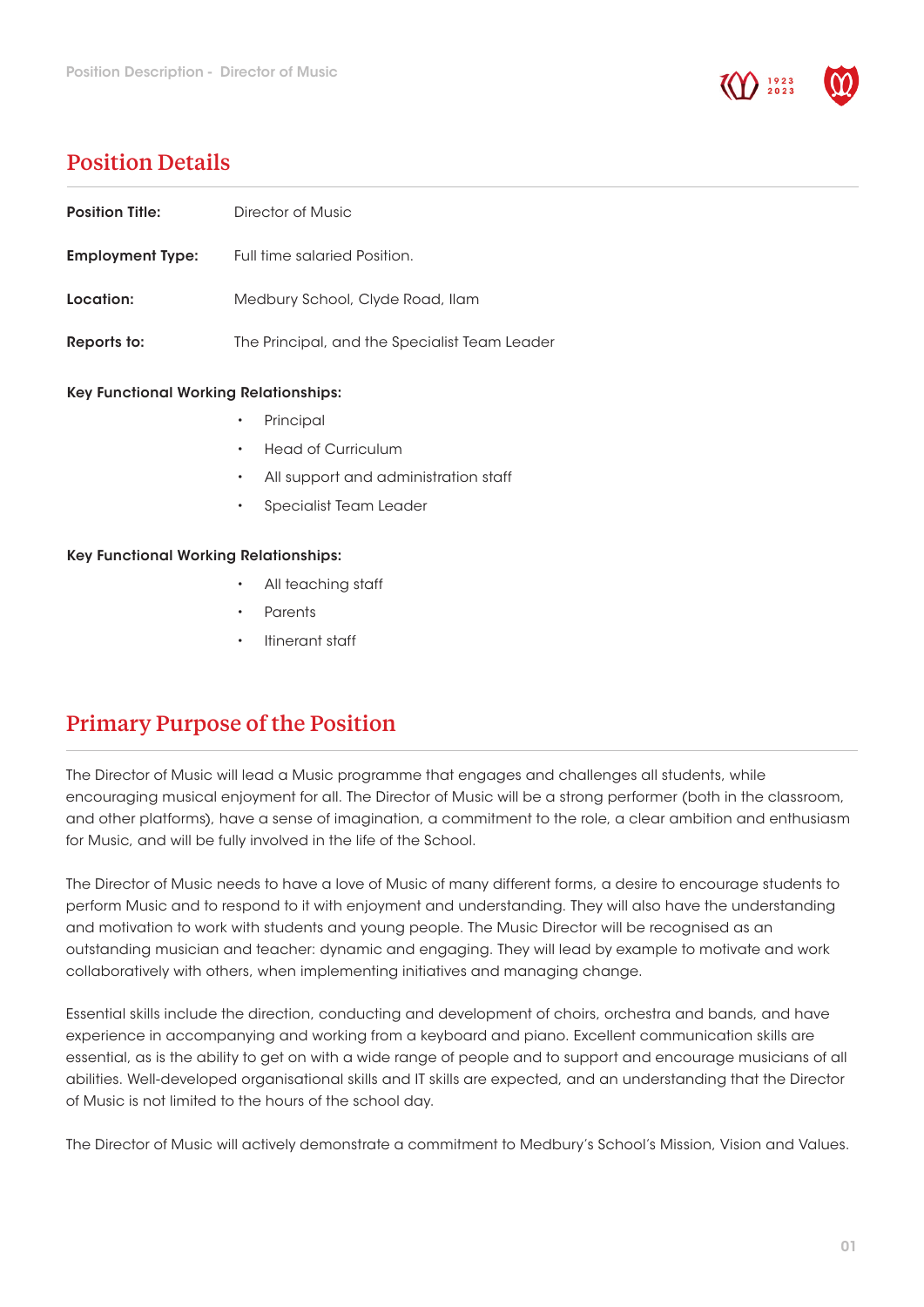

# Key Responsibilities

- Responsibility of all aspects of curricular and co-curricular Music in the schools, including: Choristers, Junior Choir, Chorus, Orchestra, Rock Bands, Music ensembles and Jazz Ban
- To ensure that the Music curriculum is creative, innovative, engaging, and differentiated for a range of student abilities.
- Play a crucial role in whole-school strategy and development in relation to Music.
- Ensure a high profile for Music throughout the School.
- Promote Medbury School Music outside of the School.
- Have an overview of the development of each child's musical progression throughout their time at the School.
- To plan, organise and deliver musical performances with students across the age groups.
- To contribute to school assemblies.
- To showcase student work through the use of online platforms such as Seesaw.
- To utilise digital tools to enhance the delivery of the Music curriculum.
- To be responsible for the Music Department budget, including planning, recording and reviewing expenditure as appropriate.
- Monitor the quality of teaching and learning in the Music Department, to ensure consistency and high standards.
- In collaboration with the Head of Curriculum and Principal, ensure that Staff Development needs are identified and appropriately met.
- Lead the ongoing development and review of the Music curriculum including planning, assessment for learning, tracking, and the development of a challenging and inclusive curriculum for all students.
- Organise and oversee the co-curricular programmes, with a focus on content and rehearsals and performance arrangements.
- Lead the development of school policy in Music to ensure an interesting, well-planned approach which is consistent throughout the School and has continuity and progression across all levels.
- Organise and oversee a programme of concerts, performances and the provision of music for high profile events such as the Harvest Festival, Carol Services, Chapel Services, Music Extravaganza, Prizegiving, Tuesdays at 5 and the Music Competition.
- Lead whole school singing practice; building and rehearsing repertoire.
- Lead Music in assemblies, ensuring regular performance opportunities for students.
- Be part of the wider Music Department, encouraging students and advising them and their parents in the choice of instruments.
- Encourage, support and coach Year 8 students wishing to apply for a Music Scholarship for Year 9.
- Promote students entering internal as well as external competitions.
- Collaborate with the Drama department and provide music support where needed.
- Manage the School's music teaching resources.
- Make the best use of existing facilities.
- Other duties as required.

#### Overseeing of the Itinerant teachers:

- Monitoring enrolments
- Organising the weekly timetable with teachers
- Organisation of Tuesdays at 5
- Organising Music performers as students enter and leave Assembly.
- Communication with parents
- Communication with itinerants

#### Scholarships:

• Audition Music Scholarship applicants